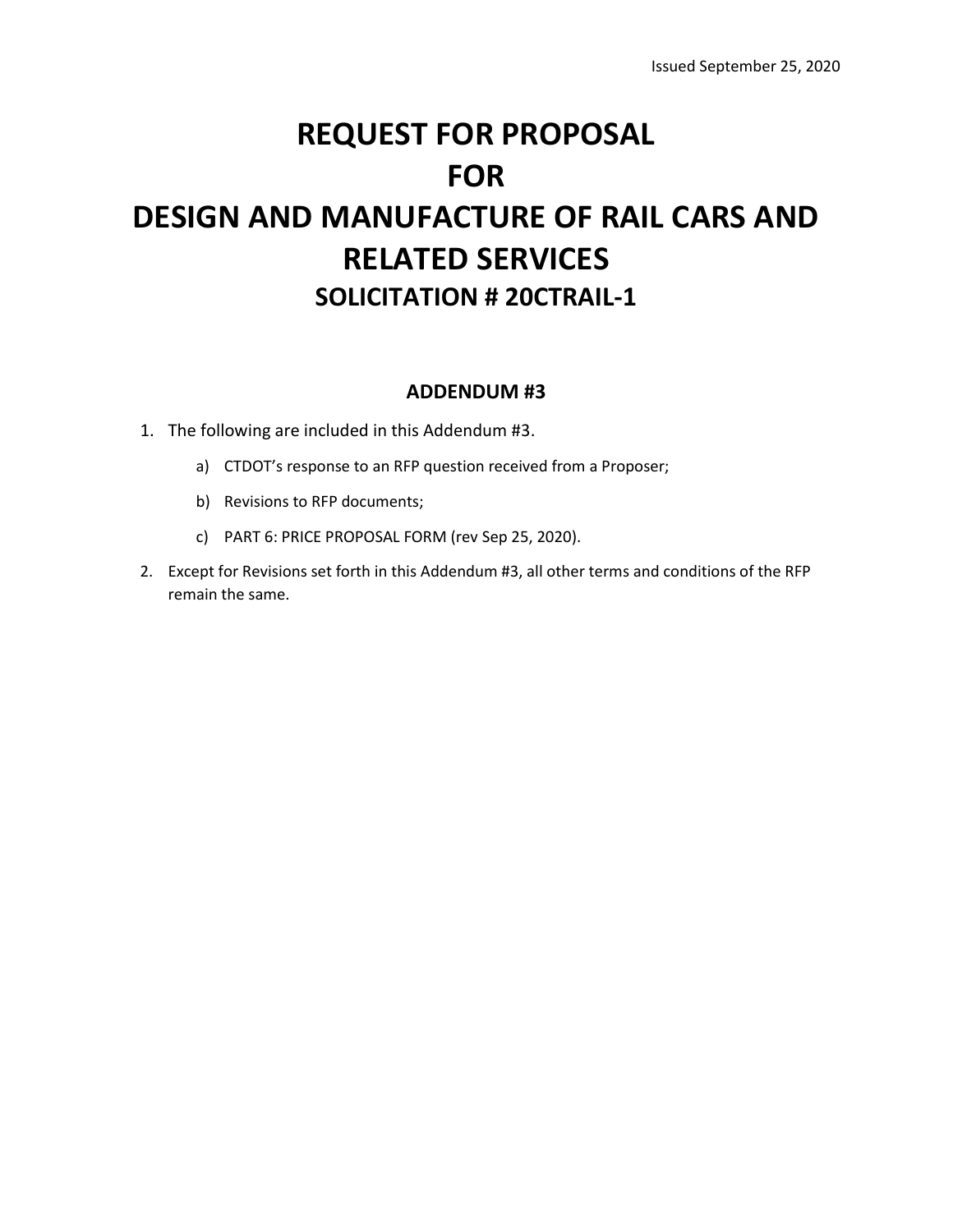#### G - General Questions 1 - Instructions 2 - Definitions 3 - Scope of Work

- 4 Technical Specification
- 5 Draft Contract
- 6 Price Proposal Form

|                     |          | Section   |                                                                                             |                                                                                                    |
|---------------------|----------|-----------|---------------------------------------------------------------------------------------------|----------------------------------------------------------------------------------------------------|
| <b>Ouestion No.</b> | Part No. | Reference | <b>Ouestion</b>                                                                             | Answer                                                                                             |
| Addendum 1          |          | 9.1       | Correction of Deficiencies                                                                  | This section is primarily intended to address any redesigns that may be required as a result of a  |
| <b>Ouestion 67</b>  |          |           |                                                                                             | deficiency existing in the rail cars or any of the spare parts or other materials and deliverables |
|                     |          |           | This section describes a right of CTDOT and an obligation of Contractor to correct          | accepted by CTDOT under this Contract. At time of Contract finalization, CTDOT is willing to       |
|                     |          |           | deficiencies and the associated process.                                                    | consider clarifying revisions as may be necessary.                                                 |
|                     |          |           | It is unclear how this section is implemented as opposed to the Warranty obligations.       |                                                                                                    |
|                     |          |           | Can CTDOT please explain how this obligation is different from the Warranty<br>obligations? |                                                                                                    |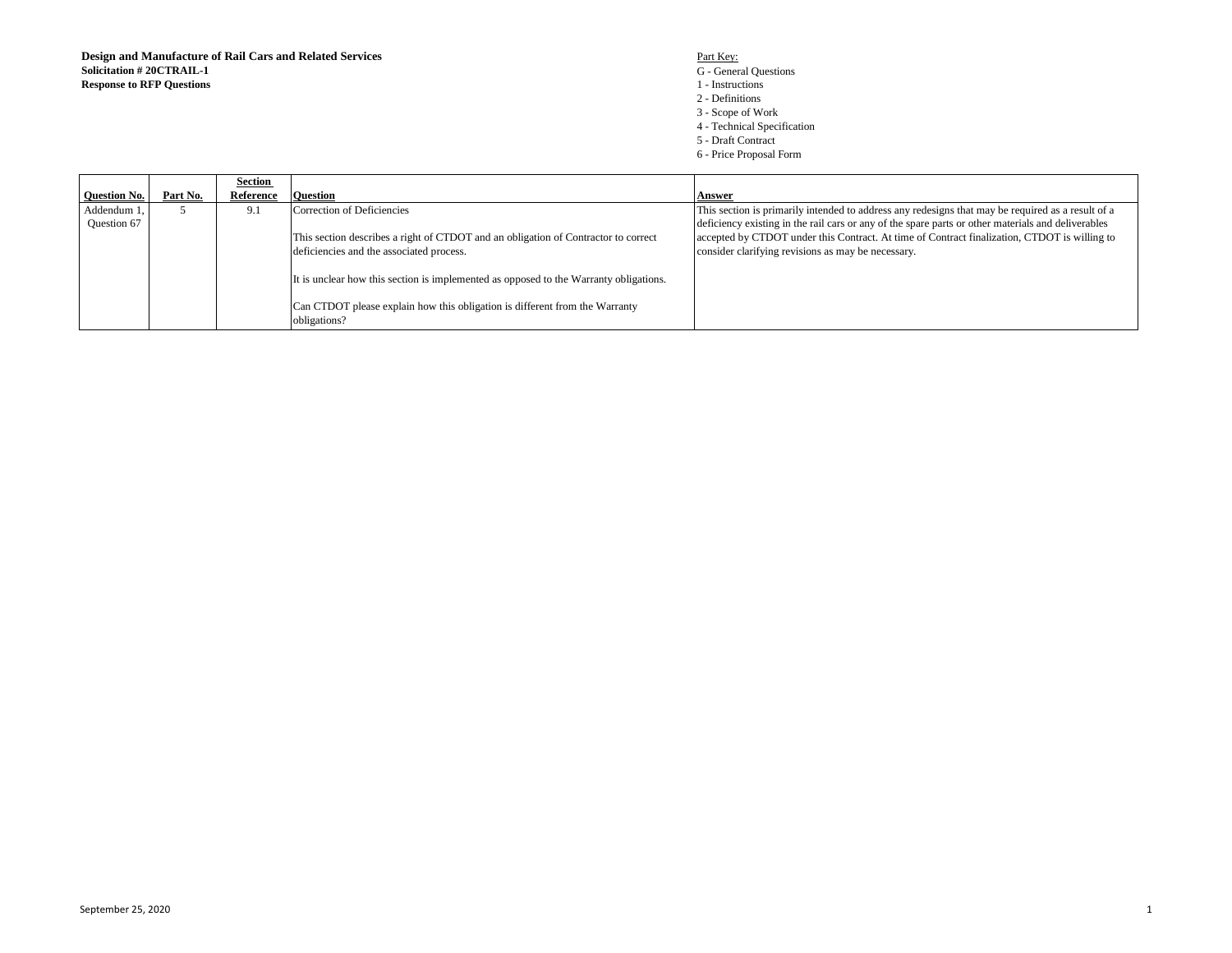## **Part 4, Paragraph 10.11 is replaced by the following:**

## **10.11 Provision for Air Treatment System**

A provision for a future air treatment system yet to be developed shall be provided on each car. Provisions for such a future air treatment system will include providing supply and control voltages (120VAC or 74VDC) and an equipment space allocation of at least 20 in. x 20 in. x 30 in. near the HVAC air supply stream. Provisions for equipment location shall include a secured lockable cabinet that is within easy access for maintenance personnel and crew.

# **10.12 Air Treatment System (ADD-ON)**

- A. Prior to Contract execution, CTDOT will determine if this feature will be included in the Contract.
- B. Contractor shall provide an air treatment system capable of disinfecting air in the complete vehicle. The proposed solution shall work in concert with the HVAC system and provide an antivirus air treatment to the discharge air supply provided to the ceiling supply duct. The air treatment system shall provide a safe and effective means of disinfecting air as it circulates throughout the vehicles and is drawn through the HVAC system.
- C. System shall operate on a power supply of 120VAC or 74VDC voltage and interface with the HVAC system air supply to the car ducting to evenly disperse the air treatment solution throughout the passenger compartment. The system shall include a method of monitoring and controlling the air treatment system to maintain proper levels of protection throughout the entire vehicle. Equipment shall be sized to provide a minimal intrusion to the vehicle interior and shall be readily accessible for maintenance personnel. The air treatment system may be provided as an integral part of the HVAC system design or as a stand-alone solution. As it is anticipated that the air treatment equipment may require frequent access or maintenance, it shall be readily accessible to maintenance personnel and crew behind a locked panel.
- D. The air treatment method must be proven to be safe for all maintenance personnel, crew, and passengers. A complete safety and hazard analysis shall be submitted for review and approval in addition to being compliant with all other Technical Specification requirements. Additionally, the air treatment system shall be fully tested and verified by an independent third party with documented efficacy against common viruses including H1N1 Influenza and SARS-Cov2/Covid-19. Testing shall identify the efficacy levels achieved and the timeframe for accomplishing such results. Contractor is responsible for submission of a complete documentation package for review and approval that will demonstrate to the Engineer that the proposed air treatment solution is safe and effective. [CDRL 10-006]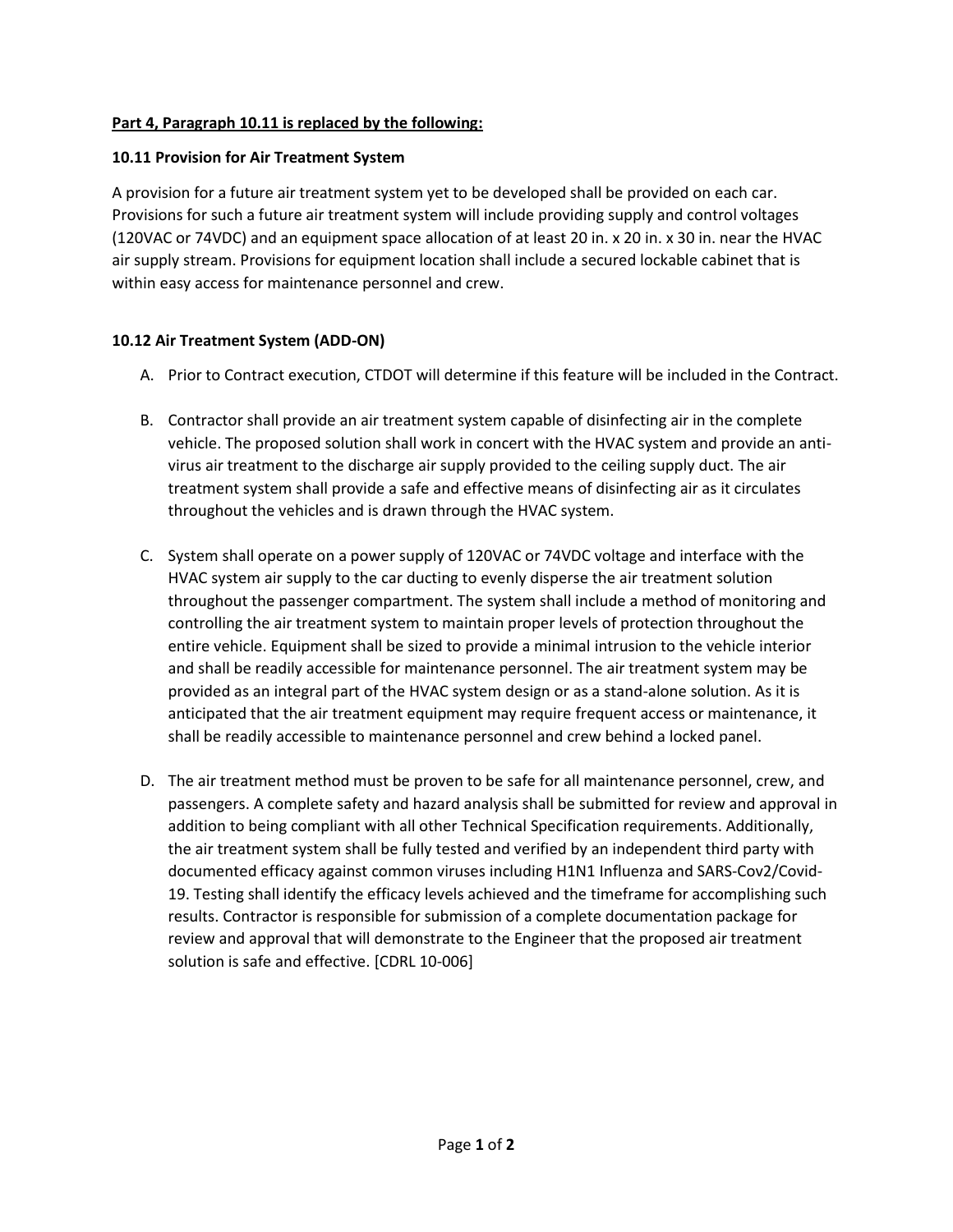#### **10.13 Contract Deliverable Requirements List**

| <b>CDRL#</b> | <b>Title</b>                              | <b>Car Type</b> |
|--------------|-------------------------------------------|-----------------|
| 10-001       | <b>System Functional Description</b>      | All             |
| 10-002       | <b>HVAC System Performance Evaluation</b> | All             |
| 10-003       | <b>Heating and Cooling Load Analysis</b>  | All             |
| 10-004       | <b>HVAC Lifting Provisions</b>            | All             |
| 10-005       | Refrigerant Control Box Design            | All             |
| 10-006       | Air Treatment System                      | All             |

#### **Part 4, Paragraph 12.01.A.7 is added:**

full integration all functionality of the existing CTDOT Train Information System

#### **Part 4, Paragraph 12.01.G, is replaced by the following:**

CTDOT utilizes Clever Devices *Train Information System (TIS)* as their existing Automatic Vehicle Location technology provider to facilitate train tracking, *onboard announcements (audio and visual), communications from central office to onboard*, station platform announcements, *data management*, and other intelligent transportation system features. The Contractor shall supply, install, and test all equipment and software necessary to successfully integrate *the onboard system for the new railcar* with the existing CTDOT Train Information System (TIS), supplied by Clever Devices.

#### **Part 4, Paragraph 12.05.03.E is added:**

At the Contractor's option, OTIS/PIS system components and functionality, including the Car Control Unit and Passenger Information System Control Unit, may be integrated within the Clever Devices hardware identified in section 12.01 required to be supplied by the Contractor.

#### **Part 4, Paragraph 12.05.04 E.9 is added:**

The Contractor shall designate a single entity responsible for the maintenance of all subscriptions required to support all wayside components of this specification, including but not limited to OTIS/PIS updates, vehicle monitoring and status information, automatic passenger counting reports, video surveillance system downloads, and dynamic advertising system updates. The Contractor's designee shall be Clever Devices or alternate as approved by the Engineer.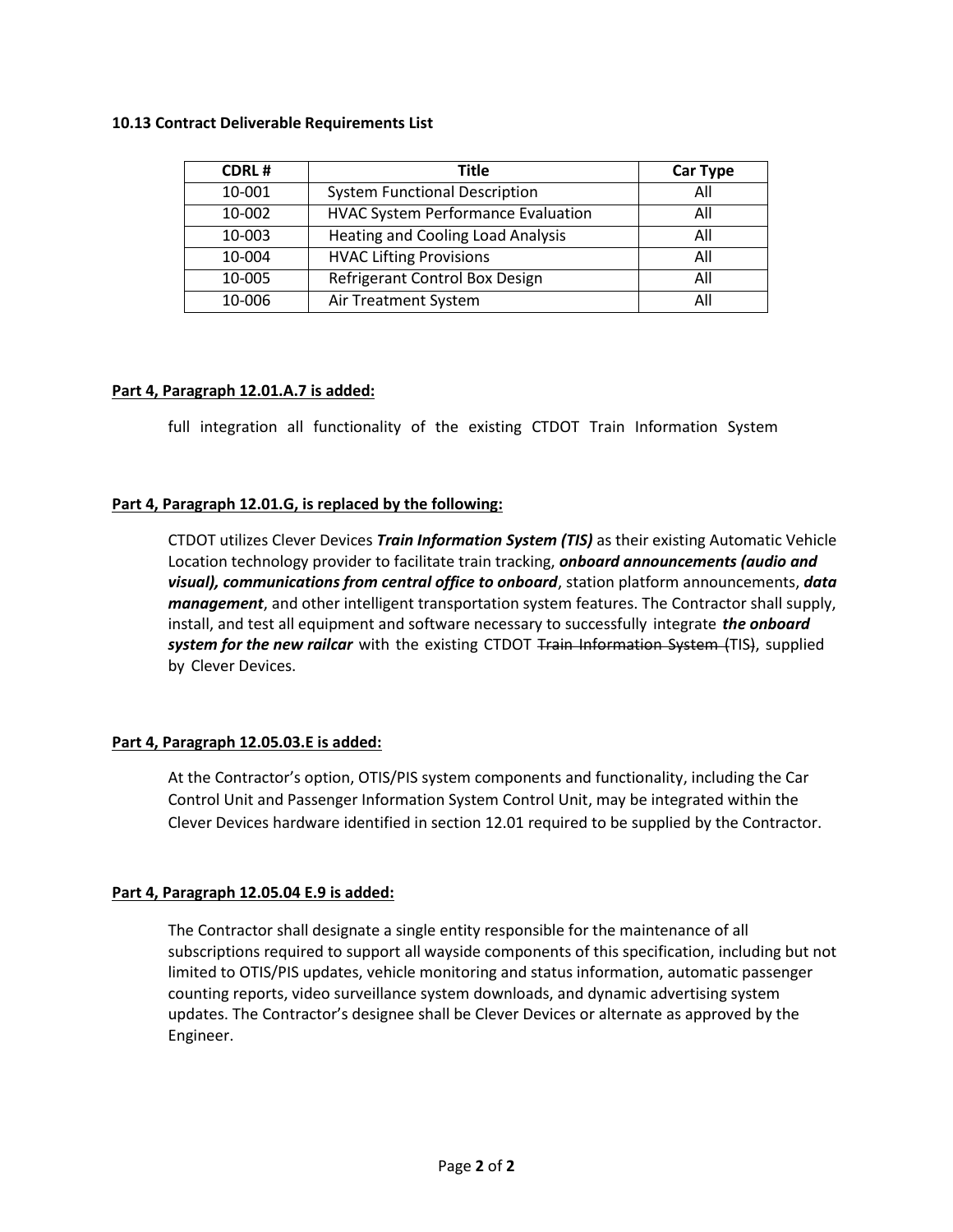# **Request for Proposal for Design and Manufacture of Rail Cars and Related Services Solicitation # 20CTRAIL-1**

# **PART 6: PRICE PROPOSAL FORM**

#### Base Order Pricing

| <b>ITEM</b> | <b>QTY</b> | <b>DESCRIPTION</b>                                                                                                                                                                             | DELIVERED UNIT PRICE | TOTAL BASE PROPOSAL PRICE |
|-------------|------------|------------------------------------------------------------------------------------------------------------------------------------------------------------------------------------------------|----------------------|---------------------------|
| #           |            |                                                                                                                                                                                                |                      |                           |
|             | 41         | SINGLE-LEVEL PUSH-PULL RAIL CAR, INCLUDING SITE SUPPORT, WARRANTY, AND<br>ALL DELIVERABLES, PER TECHNICAL SPECIFICATION (TRAILER CAR VERSION)<br>AT:                                           |                      |                           |
|             |            | Dollars each (unit price written in words)                                                                                                                                                     |                      |                           |
|             | 19         | SINGLE-LEVEL PUSH-PULL RAIL CAR, INCLUDING SITE SUPPORT, WARRANTY, AND<br>ALL DELIVERABLES, PER TECHNICAL SPECIFICATION (CAB CAR VERSION)<br>AT:<br>Dollars each (unit price written in words) |                      |                           |
|             |            | <b>GRAND TOTAL</b>                                                                                                                                                                             |                      |                           |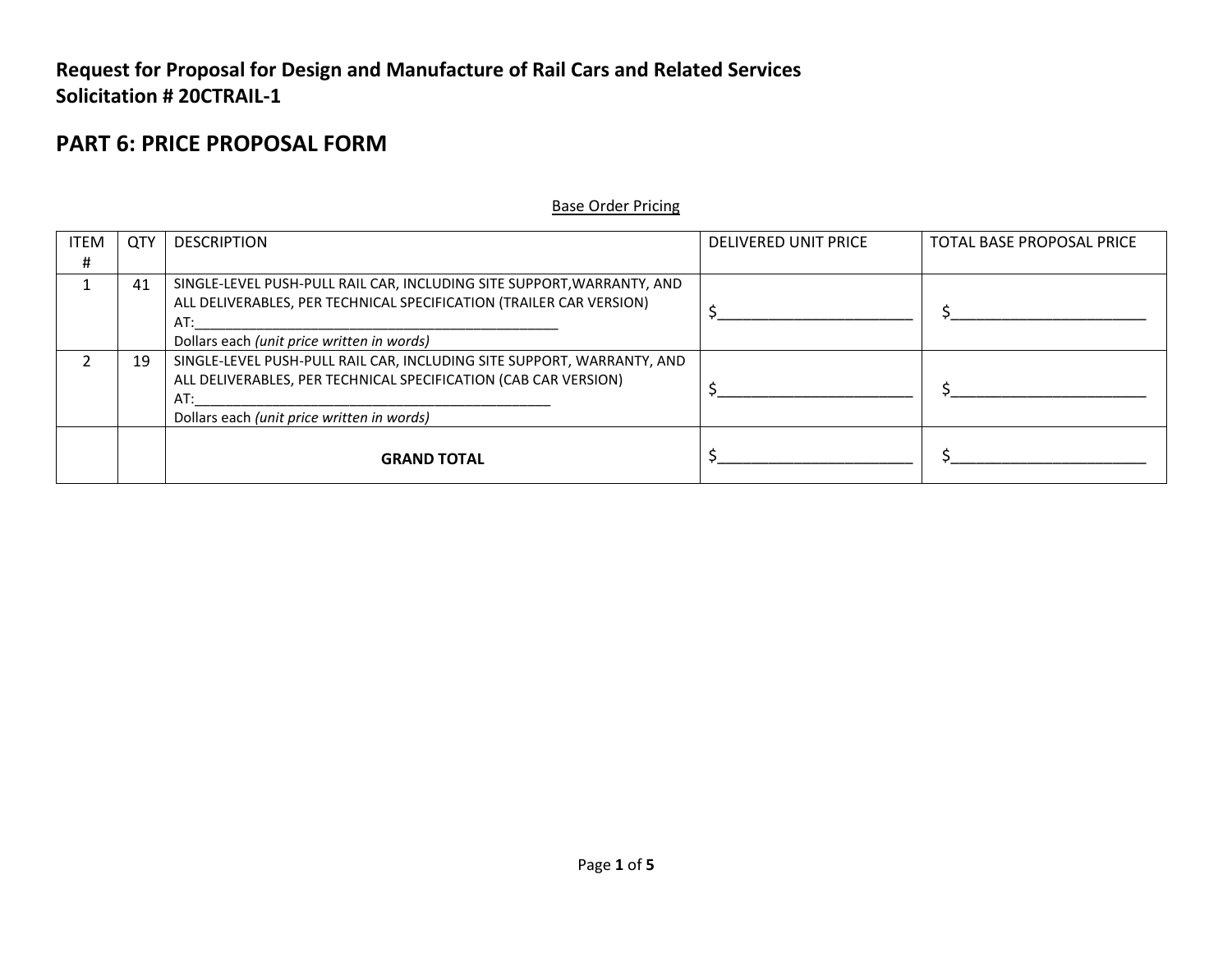### Add-On Pricing

| <b>ITEM</b> | <b>QTY</b> | <b>DESCRIPTION</b>                                                                                                                                                     | <b>DELIVERED UNIT PRICE</b> | TOTAL ADD-ON PROPOSAL PRICE |
|-------------|------------|------------------------------------------------------------------------------------------------------------------------------------------------------------------------|-----------------------------|-----------------------------|
| #           |            |                                                                                                                                                                        |                             | <b>FOR BASE ORDER</b>       |
|             | 60         | ADD-ON INSTALLED SIDE DOOR STATUS INDICATORS PER TECHNICAL<br>SPECIFICATION SECTION 8.12 (ONE CARSET)<br>AT:<br>Dollars each (unit price written in words)             |                             |                             |
|             | 60         | ADD-ON INSTALLED FORBO FLOTEX FLOORING PER TECHNICAL SPECIFICATION<br>SECTION 9.06.03 (ONE CARSET)<br>AT:<br>Dollars each (unit price written in words)                |                             |                             |
|             | 60         | ADD-ON INSTALLED AUTOMATIC PASSENGER COUNTING SYSTEM PER TECHNICAL<br>SPECIFICATION SECTION 12.05.09 (ONE CARSET)<br>AT:<br>Dollars each (unit price written in words) |                             |                             |
|             | 60         | ADD-ON INSTALLED AIR TREATMENT SYSTEM PER TECHNICAL SPECIFICATION<br>SECTION 10.12 (ONE CARSET)<br>AT:<br>Dollars each (unit price written in words)                   |                             |                             |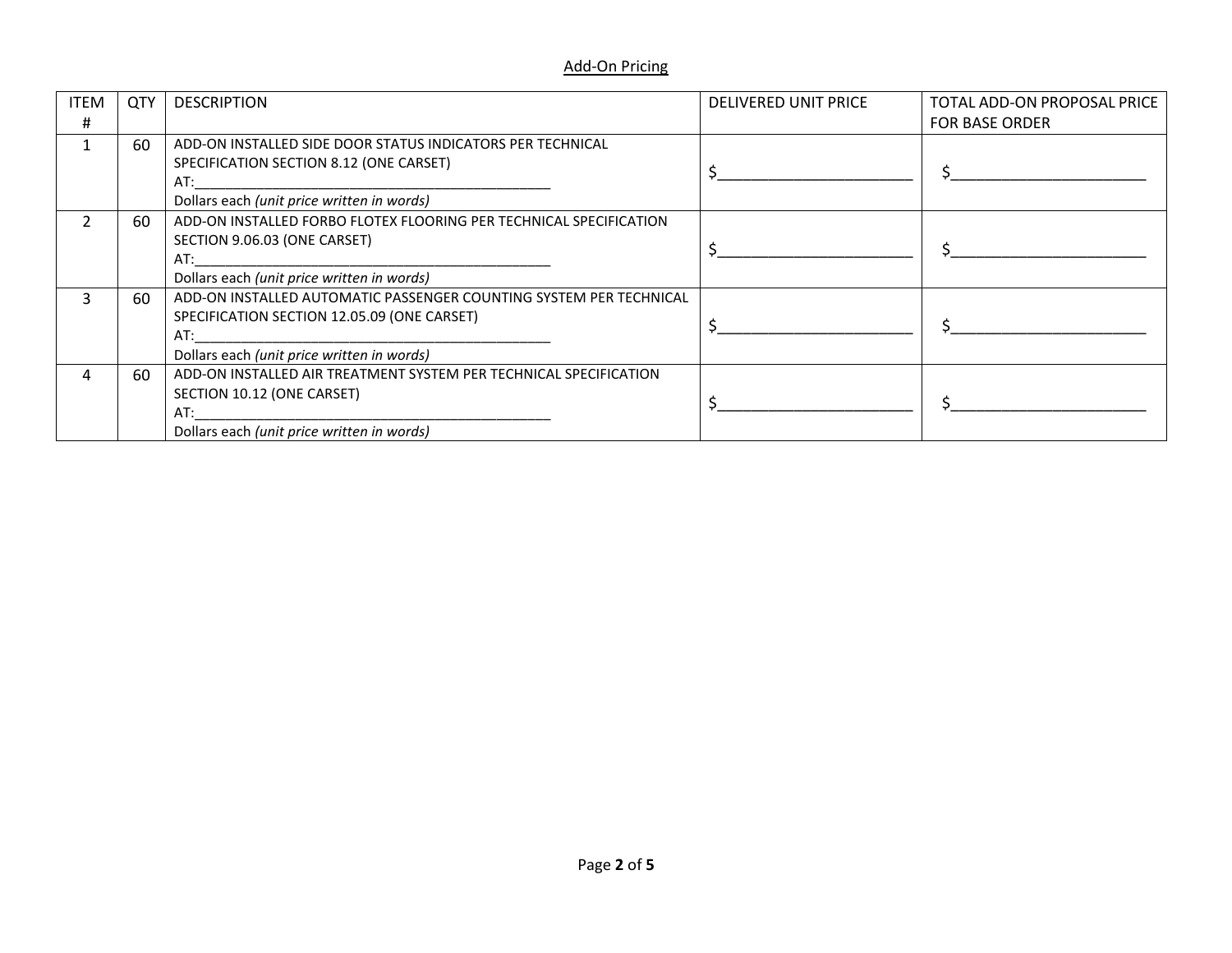| <b>ITEM</b> | QTY            | <b>DESCRIPTION</b>                                                                                                                                                                                                                                                                        | <b>DELIVERED UNIT PRICE</b> | TOTAL OPTION PROPOSAL PRICE |
|-------------|----------------|-------------------------------------------------------------------------------------------------------------------------------------------------------------------------------------------------------------------------------------------------------------------------------------------|-----------------------------|-----------------------------|
| $\#$        |                |                                                                                                                                                                                                                                                                                           |                             |                             |
| 1A          | 8              | ADDITIONAL SINGLE-LEVEL PUSH-PULL RAIL CAR, INCLUDING SITE SUPPORT AND                                                                                                                                                                                                                    |                             |                             |
|             |                | WARRANTY, PER TECHNICAL SPECIFICATION (TRAILER CAR VERSION)                                                                                                                                                                                                                               | $\zeta$                     |                             |
|             |                | AT:                                                                                                                                                                                                                                                                                       |                             |                             |
|             |                | Dollars each (unit price written in words)                                                                                                                                                                                                                                                |                             |                             |
| 1B          | 4              | ADDITIONAL SINGLE-LEVEL PUSH-PULL RAIL CAR, INCLUDING SITE SUPPORT AND                                                                                                                                                                                                                    |                             |                             |
|             |                | WARRANTY, PER TECHNICAL SPECIFICATION (CAB CAR VERSION)                                                                                                                                                                                                                                   | $\zeta$                     |                             |
|             |                | AT:                                                                                                                                                                                                                                                                                       |                             |                             |
|             |                | Dollars each (unit price written in words)                                                                                                                                                                                                                                                |                             |                             |
| 2A          | 12             | ADDITIONAL SINGLE-LEVEL PUSH-PULL RAIL CAR, INCLUDING SITE SUPPORT AND                                                                                                                                                                                                                    |                             |                             |
|             |                | WARRANTY, PER TECHNICAL SPECIFICATION (TRAILER CAR VERSION)                                                                                                                                                                                                                               | $\mathsf{S}$                |                             |
|             |                | AT:                                                                                                                                                                                                                                                                                       |                             |                             |
|             |                | Dollars each (unit price written in words)<br>ADDITIONAL SINGLE-LEVEL PUSH-PULL RAIL CAR, INCLUDING SITE SUPPORT AND                                                                                                                                                                      |                             |                             |
| 2B          | $\overline{3}$ |                                                                                                                                                                                                                                                                                           |                             |                             |
|             |                | WARRANTY, PER TECHNICAL SPECIFICATION (CAB CAR VERSION)<br>AT: the contract of the contract of the contract of the contract of the contract of the contract of the contract of the contract of the contract of the contract of the contract of the contract of the contract of the contra | $\ddot{\mathsf{S}}$         |                             |
|             |                | Dollars each (unit price written in words)                                                                                                                                                                                                                                                |                             |                             |
| 3A          | 13             | ADDITIONAL SINGLE-LEVEL PUSH-PULL RAIL CAR, INCLUDING SITE SUPPORT AND                                                                                                                                                                                                                    |                             |                             |
|             |                | WARRANTY, PER TECHNICAL SPECIFICATION (TRAILER CAR VERSION)                                                                                                                                                                                                                               |                             |                             |
|             |                |                                                                                                                                                                                                                                                                                           | $\mathsf{S}$                |                             |
|             |                | Dollars each (unit price written in words)                                                                                                                                                                                                                                                |                             |                             |
| 3B          | $2^{\circ}$    | ADDITIONAL SINGLE-LEVEL PUSH-PULL RAIL CAR, INCLUDING SITE SUPPORT AND                                                                                                                                                                                                                    |                             |                             |
|             |                | WARRANTY, PER TECHNICAL SPECIFICATION (CAB CAR VERSION)                                                                                                                                                                                                                                   | $\zeta$                     |                             |
|             |                |                                                                                                                                                                                                                                                                                           |                             |                             |
|             |                | Dollars each (unit price written in words)                                                                                                                                                                                                                                                |                             |                             |
| 4A          | 26             | ADDITIONAL SINGLE-LEVEL PUSH-PULL RAIL CAR, INCLUDING SITE SUPPORT AND                                                                                                                                                                                                                    |                             |                             |
|             |                | WARRANTY, PER TECHNICAL SPECIFICATION (TRAILER CAR VERSION)                                                                                                                                                                                                                               | $\ddot{\xi}$                | $\sharp$                    |
|             |                | AT:                                                                                                                                                                                                                                                                                       |                             |                             |
|             |                | Dollars each (unit price written in words)                                                                                                                                                                                                                                                |                             |                             |
| 4B          | 4              | ADDITIONAL SINGLE-LEVEL PUSH-PULL RAIL CAR, INCLUDING SITE SUPPORT AND                                                                                                                                                                                                                    |                             |                             |
|             |                | WARRANTY, PER TECHNICAL SPECIFICATION (CAB CAR VERSION)                                                                                                                                                                                                                                   | $\sharp$                    | $\sharp$                    |
|             |                | AT:                                                                                                                                                                                                                                                                                       |                             |                             |
|             |                | Dollars each (unit price written in words)                                                                                                                                                                                                                                                |                             |                             |
| 5A          | Lot            | POST-WARRANTY SERVICE AND SUPPORT FOR THE BASE ORDER RAIL CARS PER                                                                                                                                                                                                                        |                             |                             |
|             |                | SCOPE OF WORK (INITIAL 10-YEAR PERIOD)<br>AT:                                                                                                                                                                                                                                             | N/A                         |                             |
|             |                | Dollars each (unit price written in words)                                                                                                                                                                                                                                                |                             |                             |
|             |                |                                                                                                                                                                                                                                                                                           |                             |                             |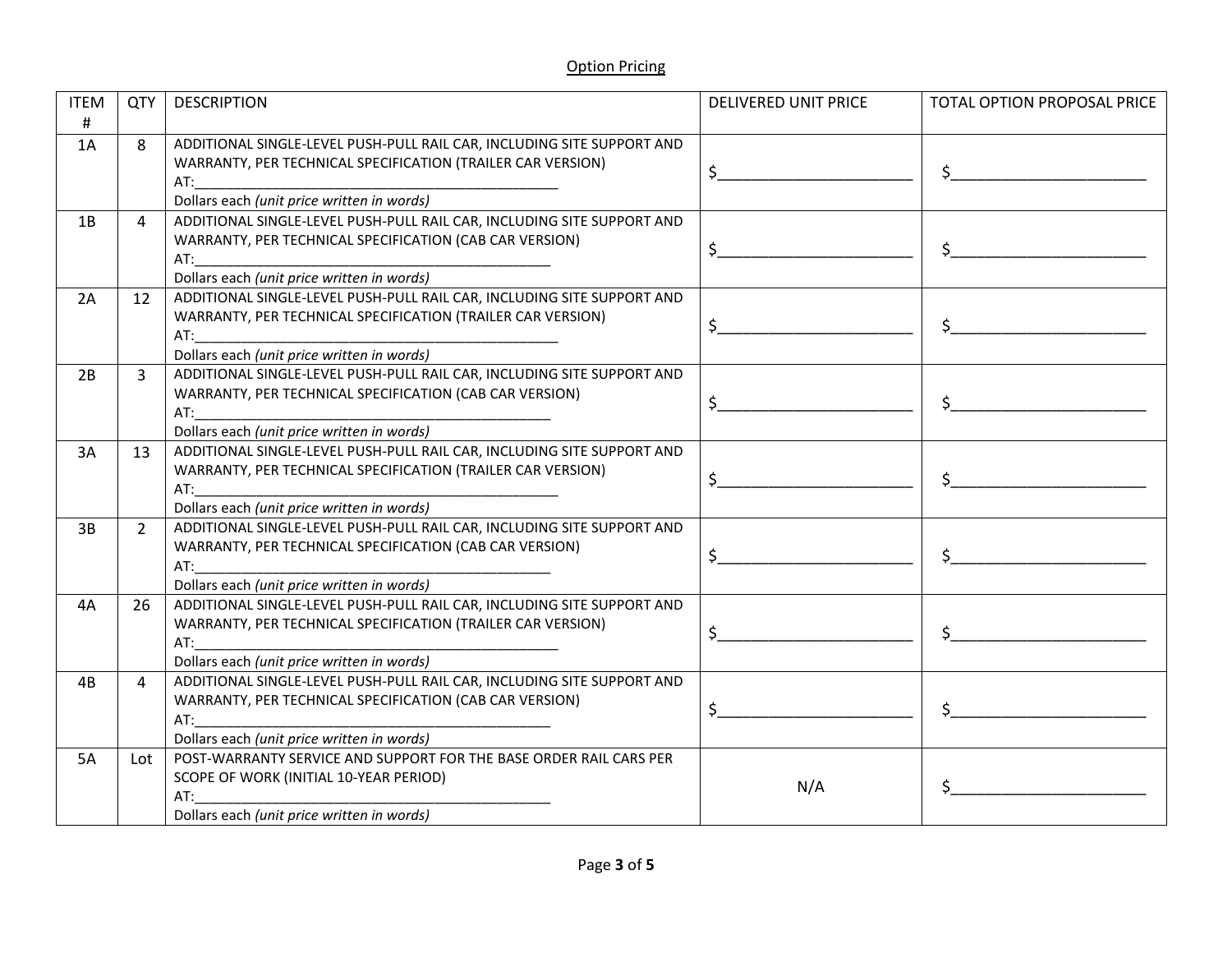| <b>ITEM</b>    | QTY | <b>DESCRIPTION</b>                                                                                                                                                                                                             | <b>DELIVERED UNIT PRICE</b> | TOTAL OPTION PROPOSAL PRICE                                                                                                                                                                                                                                                                                                                         |
|----------------|-----|--------------------------------------------------------------------------------------------------------------------------------------------------------------------------------------------------------------------------------|-----------------------------|-----------------------------------------------------------------------------------------------------------------------------------------------------------------------------------------------------------------------------------------------------------------------------------------------------------------------------------------------------|
| #              |     |                                                                                                                                                                                                                                |                             |                                                                                                                                                                                                                                                                                                                                                     |
| 5B             | Lot | POST-WARRANTY SERVICE AND SUPPORT FOR THE OPTION 1 RAIL CARS PER                                                                                                                                                               |                             |                                                                                                                                                                                                                                                                                                                                                     |
|                |     | SCOPE OF WORK (INITIAL 10-YEAR PERIOD)                                                                                                                                                                                         | N/A                         |                                                                                                                                                                                                                                                                                                                                                     |
|                |     |                                                                                                                                                                                                                                |                             | $\mathsf{S} \hspace{0.03in} \underbrace{\hspace{0.03in}}$                                                                                                                                                                                                                                                                                           |
|                |     | Dollars each (unit price written in words)                                                                                                                                                                                     |                             |                                                                                                                                                                                                                                                                                                                                                     |
| 5C             | Lot | POST-WARRANTY SERVICE AND SUPPORT FOR THE OPTION 2 RAIL CARS PER                                                                                                                                                               |                             |                                                                                                                                                                                                                                                                                                                                                     |
|                |     | SCOPE OF WORK (INITIAL 10-YEAR PERIOD)                                                                                                                                                                                         | N/A                         | $\ddot{\mathsf{S}}$                                                                                                                                                                                                                                                                                                                                 |
|                |     |                                                                                                                                                                                                                                |                             |                                                                                                                                                                                                                                                                                                                                                     |
|                |     | Dollars each (unit price written in words)                                                                                                                                                                                     |                             |                                                                                                                                                                                                                                                                                                                                                     |
| 5 <sub>D</sub> | Lot | POST-WARRANTY SERVICE AND SUPPORT FOR THE OPTION 3 RAIL CARS PER                                                                                                                                                               |                             |                                                                                                                                                                                                                                                                                                                                                     |
|                |     | SCOPE OF WORK (INITIAL 10-YEAR PERIOD)                                                                                                                                                                                         | N/A                         | $\mathsf{\$}$                                                                                                                                                                                                                                                                                                                                       |
|                |     | AT:                                                                                                                                                                                                                            |                             |                                                                                                                                                                                                                                                                                                                                                     |
|                |     | Dollars each (unit price written in words)                                                                                                                                                                                     |                             |                                                                                                                                                                                                                                                                                                                                                     |
| <b>5E</b>      | Lot | POST-WARRANTY SERVICE AND SUPPORT FOR THE OPTION 4 RAIL CARS PER                                                                                                                                                               |                             |                                                                                                                                                                                                                                                                                                                                                     |
|                |     | SCOPE OF WORK (INITIAL 10-YEAR PERIOD)                                                                                                                                                                                         | N/A                         |                                                                                                                                                                                                                                                                                                                                                     |
|                |     | AT:                                                                                                                                                                                                                            |                             |                                                                                                                                                                                                                                                                                                                                                     |
|                |     | Dollars each (unit price written in words)                                                                                                                                                                                     |                             |                                                                                                                                                                                                                                                                                                                                                     |
| 6A             | Lot | POST-WARRANTY SERVICE AND SUPPORT FOR THE BASE ORDER RAIL CARS PER                                                                                                                                                             |                             |                                                                                                                                                                                                                                                                                                                                                     |
|                |     | SCOPE OF WORK (SECOND 10-YEAR PERIOD)                                                                                                                                                                                          | N/A                         | $\sim$ $\sim$                                                                                                                                                                                                                                                                                                                                       |
|                |     | AT: the contract of the contract of the contract of the contract of the contract of the contract of the contract of the contract of the contract of the contract of the contract of the contract of the contract of the contra |                             |                                                                                                                                                                                                                                                                                                                                                     |
|                |     | Dollars each (unit price written in words)<br>POST-WARRANTY SERVICE AND SUPPORT FOR THE OPTION 1 RAIL CARS PER                                                                                                                 |                             |                                                                                                                                                                                                                                                                                                                                                     |
| 6B             | Lot | SCOPE OF WORK (SECOND 10-YEAR PERIOD)                                                                                                                                                                                          |                             |                                                                                                                                                                                                                                                                                                                                                     |
|                |     |                                                                                                                                                                                                                                | N/A                         | $\begin{picture}(20,10) \put(0,0){\line(1,0){10}} \put(15,0){\line(1,0){10}} \put(15,0){\line(1,0){10}} \put(15,0){\line(1,0){10}} \put(15,0){\line(1,0){10}} \put(15,0){\line(1,0){10}} \put(15,0){\line(1,0){10}} \put(15,0){\line(1,0){10}} \put(15,0){\line(1,0){10}} \put(15,0){\line(1,0){10}} \put(15,0){\line(1,0){10}} \put(15,0){\line(1$ |
|                |     | Dollars each (unit price written in words)                                                                                                                                                                                     |                             |                                                                                                                                                                                                                                                                                                                                                     |
| 6C             | Lot | POST-WARRANTY SERVICE AND SUPPORT FOR THE OPTION 2 RAIL CARS PER                                                                                                                                                               |                             |                                                                                                                                                                                                                                                                                                                                                     |
|                |     | SCOPE OF WORK (SECOND 10-YEAR PERIOD)                                                                                                                                                                                          |                             |                                                                                                                                                                                                                                                                                                                                                     |
|                |     |                                                                                                                                                                                                                                | N/A                         |                                                                                                                                                                                                                                                                                                                                                     |
|                |     | Dollars each (unit price written in words)                                                                                                                                                                                     |                             |                                                                                                                                                                                                                                                                                                                                                     |
| 6D             | Lot | POST-WARRANTY SERVICE AND SUPPORT FOR THE OPTION 3 RAIL CARS PER                                                                                                                                                               |                             |                                                                                                                                                                                                                                                                                                                                                     |
|                |     | SCOPE OF WORK (SECOND 10-YEAR PERIOD)                                                                                                                                                                                          |                             |                                                                                                                                                                                                                                                                                                                                                     |
|                |     | AT:                                                                                                                                                                                                                            | N/A                         | $\begin{array}{c} \texttt{S} \end{array}$                                                                                                                                                                                                                                                                                                           |
|                |     | Dollars each (unit price written in words)                                                                                                                                                                                     |                             |                                                                                                                                                                                                                                                                                                                                                     |
| 6E             | Lot | POST-WARRANTY SERVICE AND SUPPORT FOR THE OPTION 4 RAIL CARS PER                                                                                                                                                               |                             |                                                                                                                                                                                                                                                                                                                                                     |
|                |     | SCOPE OF WORK (SECOND 10-YEAR PERIOD)                                                                                                                                                                                          |                             |                                                                                                                                                                                                                                                                                                                                                     |
|                |     | AT:                                                                                                                                                                                                                            | N/A                         | $\frac{1}{2}$                                                                                                                                                                                                                                                                                                                                       |
|                |     | Dollars each (unit price written in words)                                                                                                                                                                                     |                             |                                                                                                                                                                                                                                                                                                                                                     |